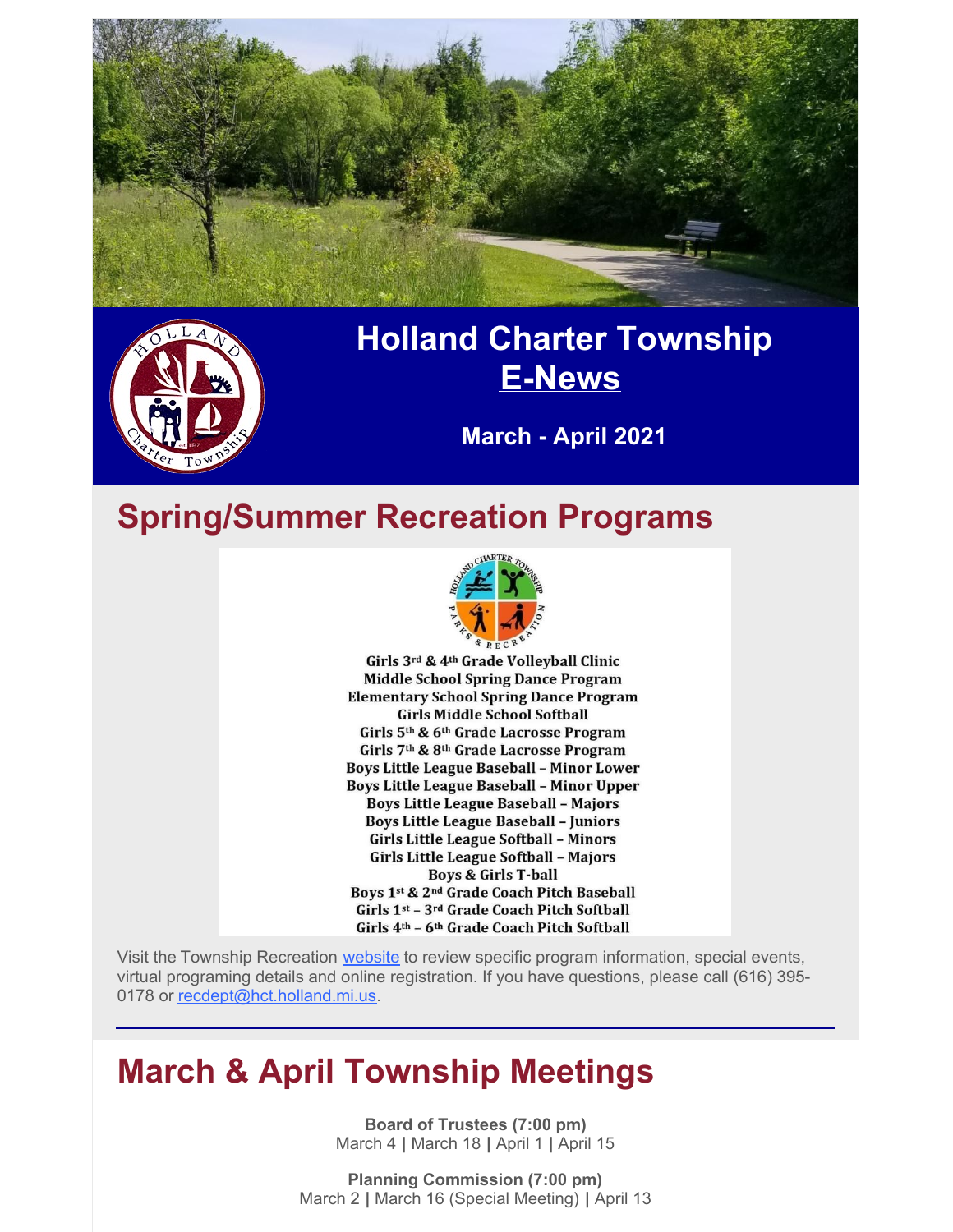#### **Zoning Board of Appeals (5:30 pm)** March 23 **|** April 27

For agendas and meeting minutes, click [here](https://www.hct.holland.mi.us/agendas-minutes).

# **2021 Clean Up Days**

Take your unwanted items to our Clean Up Days!

**April 17 | May 15 | June 19 | July 17 | September 18**

**Time:** 7:00 am - Noon

### **Location:**

Black River Recycling 11531 [Lakewood](https://goo.gl/maps/sVKkwpL1B9Thbtgh6) Boulevard, between 120th and 112th Avenues (first driveway east of Action Supply at 11560 Lakewood Boulevard).

### **Materials that will NOT be accepted:**

Paints, drain oils, solvents and other petroleum products; fuel tanks; sealed containers. Household garbage; loose roofing materials (must be boxed or bagged); boats larger than 12 feet long.

Lawn and yard waste, branches and tree stumps will not be accepted.

#### **Accepted Materials for Recycling**

#### **Accepted materials for disposal include:**

Furniture, appliances; batteries; automobile tires (limit of 4 per household). Electronic equipment including computers, printers, TV's, monitors, audio equipment and electronic power tools. Accepted materials for recycling include: Household recyclables: paper, plastics, tin cans, etc. Find information on the disposal of hazardous waste on Ottawa County's Environmental Health [website](https://www.miottawa.org/Health/OCHD/eco.htm).

**Proof of residency is required**. The Township reserves the right to refuse any items that are deemed too large or too difficult to handle.

## **2021 Leaf & Yard Waste Recycling**

#### **Guidelines for Recycling Services:**

- · Materials accepted are grass clippings, leaves, brush, branches, and limbs (up to 12" diameter).
- · Brush must be separated from grass clippings and leaves.
- · No plastic, contaminates, treated lumber or stumps accepted.
- · Customer is responsible for unloading and separating recycling materials.
- · No commercial vehicles for these recycling services.
- · These leaf and yard waste recycling services are open to Holland Charter Township residents without a drop off fee during the dates specified. Proof of residency may be requested.

#### **Location:**

Chips Groundcover, LLC 13057 [Quincy](https://goo.gl/maps/GzuMexp8JEsLTvWk7) Street (West of US-31)

**Times/Dates:**

**8:00 am - 5:00 pm**

Friday, April 16 Friday, May 7

**9:00 am - 2:00 pm**

Saturday, April 17 Saturday, May 8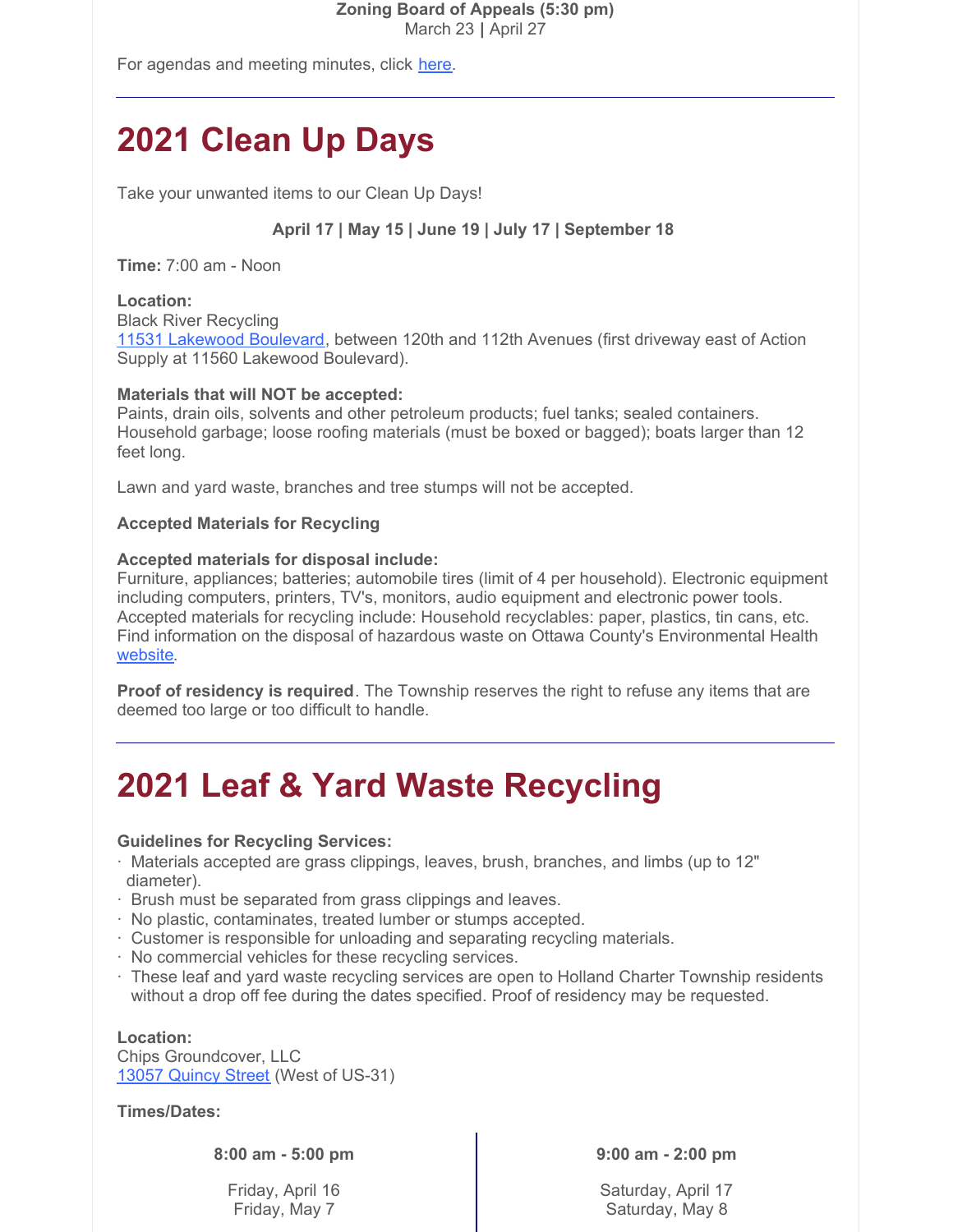Friday, September 17 Friday, October 29 Friday, November 5 Friday, November 12 Friday, November 19

Saturday, September 18 Saturday, October 30 Saturday, November 6 Saturday, November 13 Saturday, November 20

## **Burn Permits Being Issued**

Open burning permits are issued between September - April. Please call Community Development for more information at (616) 395-0196.

## **Special Election on Tuesday, May 4**

The only election currently scheduled in 2021 is the Special Election on **Tuesday, May 4**.

### **Register to Vote**

You can register to vote at the [Clerk's](https://goo.gl/maps/LqMSWR744RVLjm6q7) office, [County](https://goo.gl/maps/DgebwtzqeNRCXfS7A) Clerk's office, or [Secretary](https://services2.sos.state.mi.us/servicelocator/) of State branch office.

#### **Absentee Ballots**

Your request for an absent voter ballot must be in writing and can be submitted to the Township Clerk. You must request an absent voter ballot by submitting the application, a letter, a postcard, or a pre-printed application form obtained from the Clerk's office. Requests may be returned by hand, via postal mail, fax, or e-mail, as long as a signature is visible.

The last day an absentee ballot may be mailed to you is **Friday, April 30**. You may request an absentee ballot **until 4:00 p.m. on Monday, May 3**, however, you must vote the ballot in the office. All absentee ballots must be returned by 8:00 p.m. on election day in order to count.

If you have any questions, please call the Clerk's office at (616) 396-2345 #7.

## **Parks Department Seasonal Opportunities**

The Holland Township Parks Department is hiring seasonal staff for the upcoming 2021 Spring and Summer season. They are looking for hardworking and responsible individuals that want to work outside. Job duties include general parks maintenance and labor, athletic field maintenance and prep, light janitorial duties and more. They have a variety of positions available. Hours are typically Monday through Friday; 7:00 am to 3:30 pm with the opportunity for some weekend work and hours as well. Pay will be based on experience. Must be 18+ years old to apply, have a good driving record and be willing to submit to a background check.

Please e-mail a completed job [application](https://files.constantcontact.com/72c0c2df201/900ff6dc-10d0-4cad-9f3f-69e03279ccdb.pdf) to Dan Zwick (Parks Supervisor) at [danzhct@gmail.com](mailto:danzhct@gmail.com).

### **Frequent Ordinance & Code Violations**

The Township's Code [Enforcement](https://www.hct.holland.mi.us/departments/community-development/code-enforcement) webpage now lists the most frequent ordinance and code enforcement violations right on the page. The page includes the ordinance for such things as parking, inoperable vehicles, landscaping and more. If you have any questions or concerns, please contact Code Enforcement at (616) 395-0151.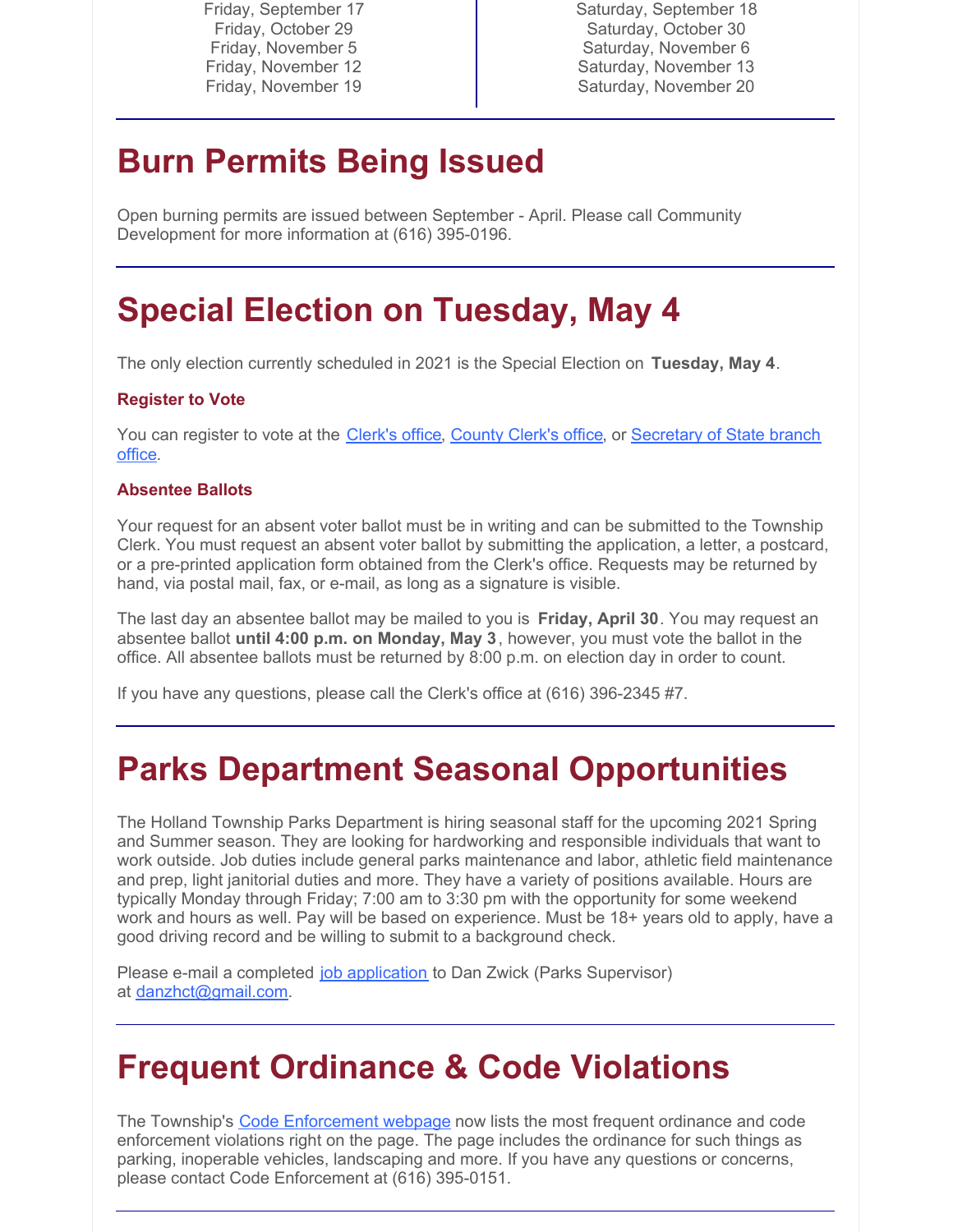# **Daylight Savings Time**

Remember to push your clocks forward one hour on **Sunday, March 14** for Daylight Savings Time.



*Community News*

# **HDL North Branch Now Open**

Herrick District Library's newly renovated and expanded North Branch is now open. The \$4 million expansion offers twice the square footage, a multi-purpose meeting room, study rooms, an early literacy play area, comfortable seating, and more workspace. HDL is currently in a "grab and go" phase due to Covid-19 conditions. Seating, meeting rooms, and in-person programming are not yet available. A video tour is available at <https://bit.ly/2ZbV1Ba>.

## **Report Those Potholes**

The Ottawa County Road Commission is responsible for maintaining the roads. With the Spring weather upon us, you may fill out this [online](http://www.ottawacorc.com/contact/service-requests/) form to let them know about a pothole that needs to be fixed.

[Website](http://www.hct.holland.mi.us/) [About](http://www.hct.holland.mi.us/about-us) Us Board [Meetings](https://www.hct.holland.mi.us/deadlines-schedules) [Calendar](https://www.hct.holland.mi.us/calendar) [Departments](http://www.hct.holland.mi.us/departments)